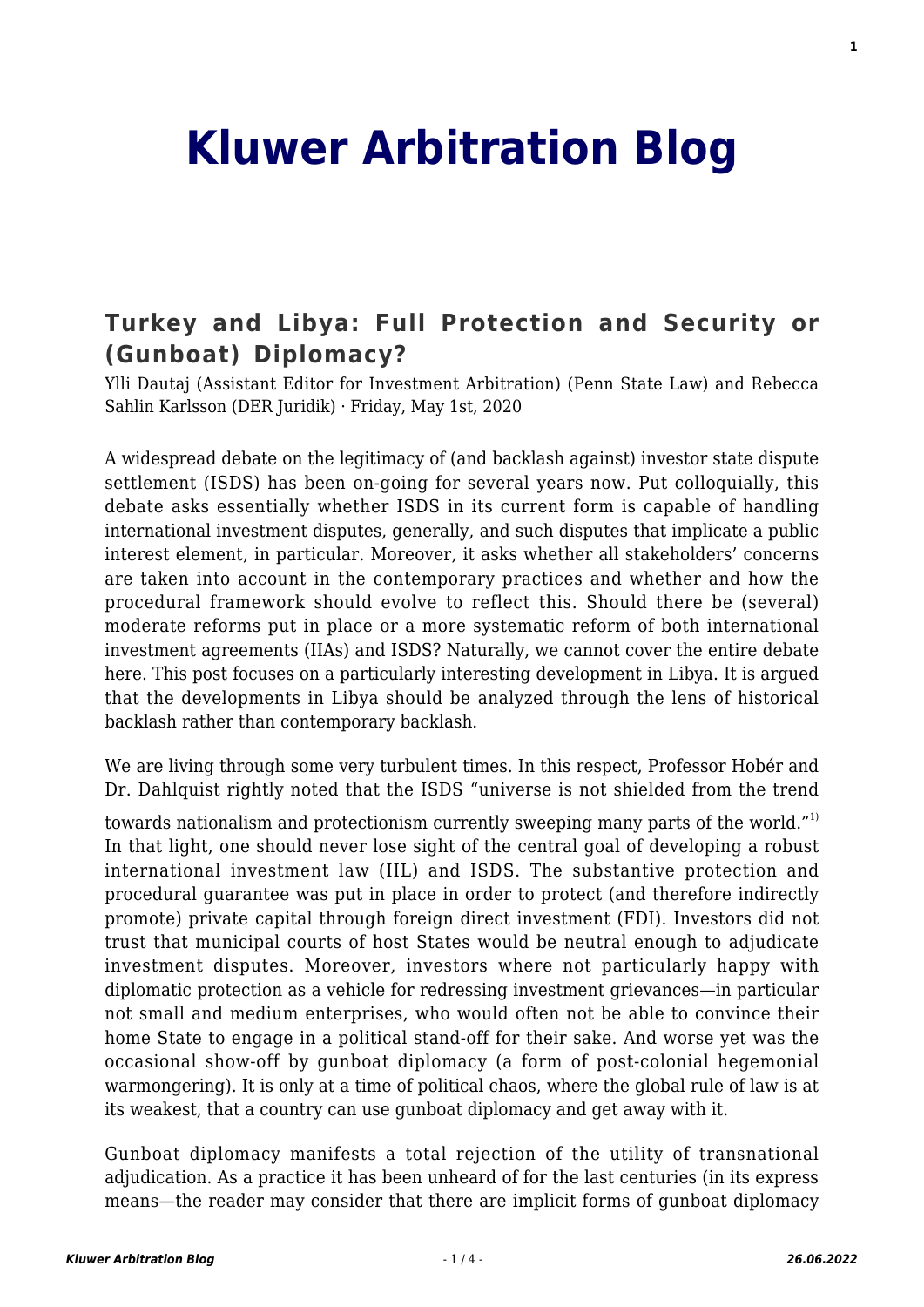and we would happily receive such comments below). Now it seems that the concept has come back to haunt an already weakened regime of ISDS.

### **Turkey and Libya: What's Next?**

Several ISDS claims have been brought against Libya following its *two* civil wars. Hundreds of infrastructure projects were initiated in Libya, a large portion of which

came from the Turkish construction industry.<sup>2)</sup> More specifically, in February 2011 "there were an estimated 100 construction firms from Turkey operating in Libya, with

over 270 unfinished projects worth an estimated 28 billion US dollars (USD)". $^{3}$  In the first civil war, many Turkish investments were suspended. However, some projects were reinitiated subsequent to the first civil war when the newly formed government gave signals of economic and political recovery (between 2012 and 2014); this temporary improvement took yet another turn with the second civil war (triggered on

16 May 2014).4) As a result, in the aftermath of Libya's failure to offer *inter alia* [full](http://www.kluwerarbitration.com/document/kli-ka-kinnear-2015-ch23?q=full%20protection%20and%20security) [protection and security](http://www.kluwerarbitration.com/document/kli-ka-kinnear-2015-ch23?q=full%20protection%20and%20security), many investors turned to ISDS in order to remedy their grievances.

These investors did the right thing. Turkey and Libya had signed a bilateral investment treaty, which offered full protection and security and included an ISDS clause. In fact, the legal community and the global rule of law did not let them down. Many investors where highly successful in their claims—but not [all](https://www.iareporter.com/articles/libya-wins-one-and-loses-one-as-new-bilateral-investment-treaty-awards-are-rendered/). For example, in a recent [award](https://investmentpolicy.unctad.org/investment-dispute-settlement/cases/780/tekfen-and-tml-v-libya) all claims on the merits were rejected but in others claims have been [upheld](https://investmentpolicy.unctad.org/investment-dispute-settlement/cases/774/etrak-v-libya) (sometimes [some](https://investmentpolicy.unctad.org/investment-dispute-settlement/cases/778/g-ri-v-libya) of the claims).

Despite this, things have recently taken an unexpected turn. Turkey [decided](https://www.nytimes.com/2020/01/05/world/europe/erdogan-turkish-troops-libya.html) to support the internationally-backed Libyan government through its militarily—and has even promised engagement if necessary. Apart from possibly being a political show-off or geopolitical positioning, it has been [described](https://www.bloomberg.com/news/articles/2019-07-08/in-battle-for-tripoli-turkey-has-billions-in-projects-at-stake.) by Turkish officials themselves as an aim "to salvage billions of dollars of business contracts thrown into limbo by the conflict and secure more leverage in the scramble for oil and gas in the Mediterranean".

In light of the Turkish investors' experience, Turkey's main goal seem to be to ensure that the construction projects will eventually be [resumed.](https://www.bloomberg.com/news/articles/2019-07-08/in-battle-for-tripoli-turkey-has-billions-in-projects-at-stake) This makes sense, given the value associated with the projects, approximately \$18 billion. Despite the two civil wars and multiple ISDS procedures, there are in fact plenty of costly construction projects that could possibly be resumed—including hospitals, shopping malls, parks, universities, hotels, etc. The intervention brings with it diplomatic talks, such would include the resumption of the contracts. It has been [reported](https://www.libyanexpress.com/libyan-turkish-group-to-resume-unfinished-projects-in-libya/) that Turkish-Libyan Contracting Joint Working Group "has agreed to start work on the continuation of the unfinished projects of Turkish companies in Libya". In fact, it seems that many Turkish investors are [keen](https://www.dailysabah.com/business/2019/12/24/turkish-contractors-want-to-return-to-libya-resume-projects-once-peace-restored) on resuming their unfinished projects.

**2**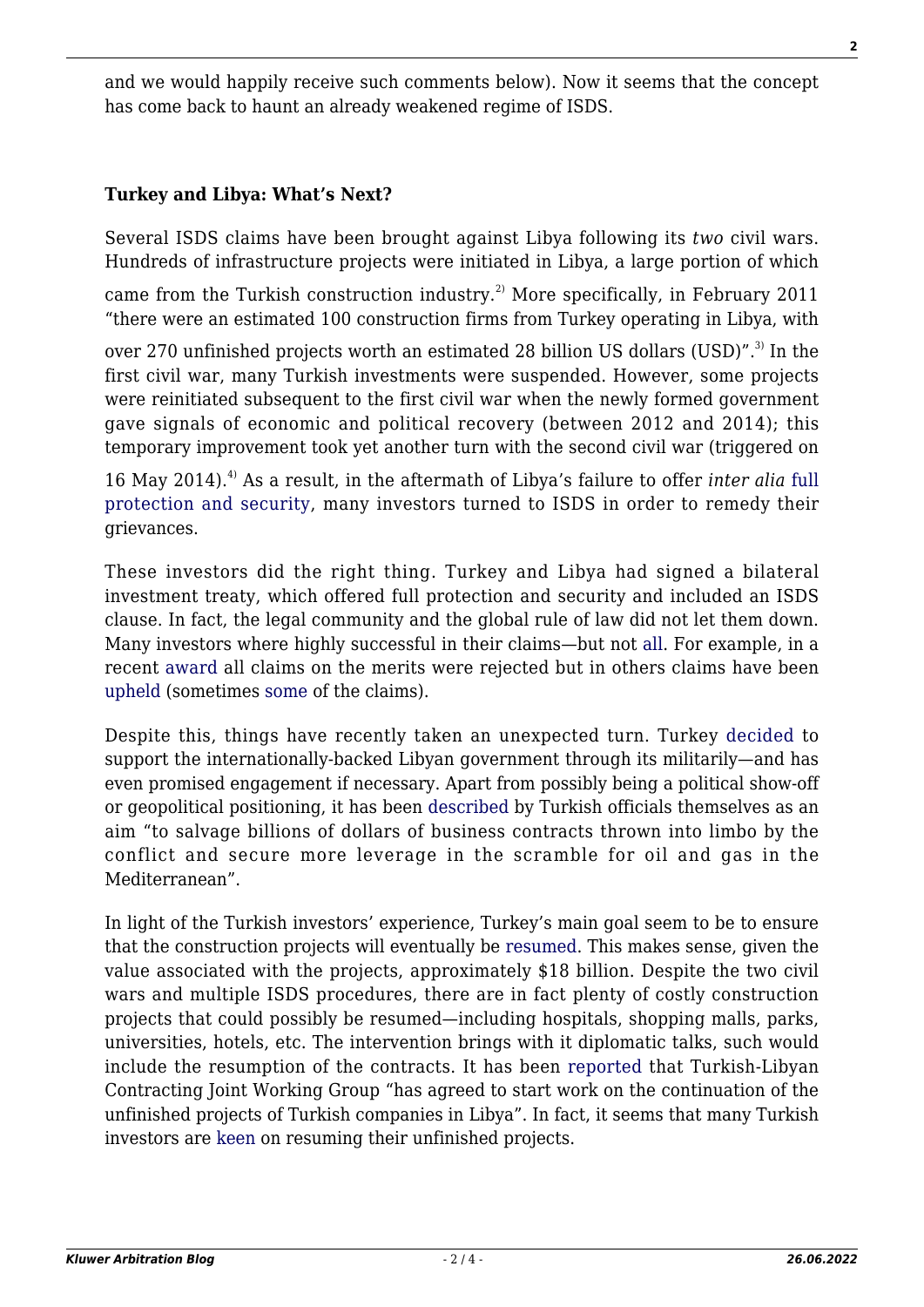#### **Concluding Remarks**

 $\mathcal{L}_\text{max}$ 

This leaves us with one main question: Why did Turkey decide to engage militarily?

If Turkey did indeed decide to deploy troops in Libya in order to secure a favorable investment climate for its many investors or to recoup lost profits through diplomatic pressure (even if only partly), Turkey may have turned the tides on the evolution of international investment law and ISDS by re-inviting a new era of gunboat diplomacy or informal and coercive diplomatic protection. This could be one of many manifestations of the unintended consequences of the contemporary misinformed backlash debate. This new era gunboat diplomacy (or diplomatic protection) is not a component of the contemporary backlash debate, but rather relevant to the historic debate on the need for IIL and ISDS.

These developments must be monitored carefully. Meanwhile, IIAs with robust investment protection and ISDS clauses should be strenuously praised as a great invention in legal (and human) civilization. IIAs with ISDS clauses depoliticized investment disputes and enabled cross-border investments at a rate never seen before. Any deviation from ISDS for redressing international investment disputes would be a dangerous development.

*To make sure you do not miss out on regular updates from the Kluwer Arbitration Blog, please subscribe [here](http://arbitrationblog.kluwerarbitration.com/newsletter/). To submit a proposal for a blog post, please consult our [Editorial Guidelines.](http://arbitrationblog.kluwerarbitration.com/editorial-guidelines/)*

#### **Profile Navigator and Relationship Indicator**

Offers 6,200+ data-driven arbitrator, expert witness and counsel profiles and the ability to explore relationships of 13,500+ arbitration practitioners and experts for potential conflicts of interest.

[Learn how](https://www.wolterskluwer.com/en/solutions/kluwerarbitration/practiceplus?utm_source=arbitrationblog&utm_medium=articleCTA&utm_campaign=article-banner) **[Kluwer Arbitration Practice Plus](https://www.wolterskluwer.com/en/solutions/kluwerarbitration/practiceplus?utm_source=arbitrationblog&utm_medium=articleCTA&utm_campaign=article-banner)** [can support you.](https://www.wolterskluwer.com/en/solutions/kluwerarbitration/practiceplus?utm_source=arbitrationblog&utm_medium=articleCTA&utm_campaign=article-banner)